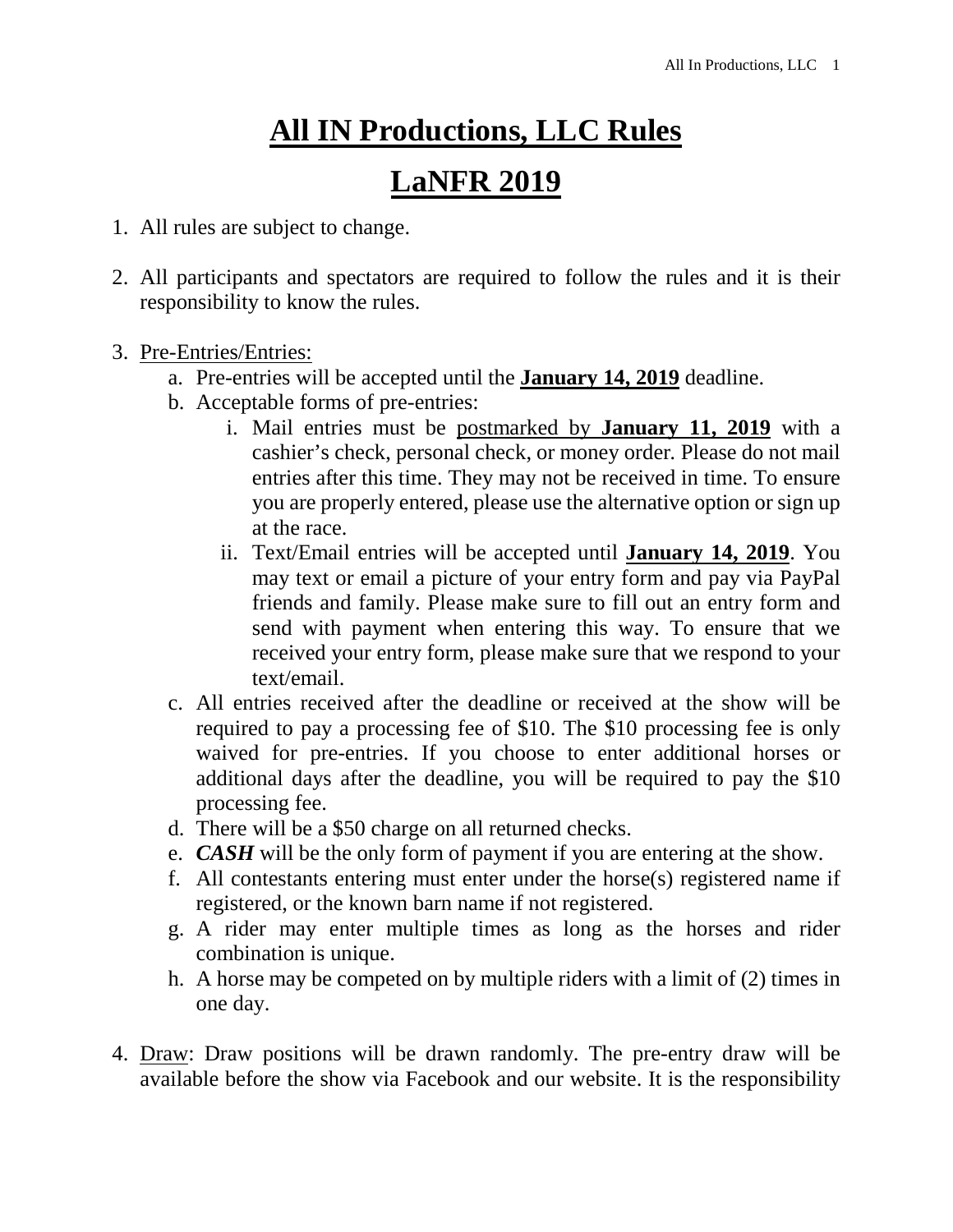of the contestant to know their draw position. Failure to be present for your run will result in a scratch.

- 5. Horse/Rider Substitution: Will be accepted until the pre-entry deadline of January 14, 2019. After this time, a \$10 fee per change will be charged. All changes must be made before the first horse runs in Open each day.
- 6. Draw Outs: A draw out refund for entry fees may be submitted up until **January 18, 2019 at 11:59 p.m**. ABSOLUTELY NO REFUNDS WILL BE GIVEN AFTER THIS DATE. A 90% refund will be granted until the deadline with a vet release, doctor's release, or visible sickness/illness only. AGAIN, NO REFUNDS WILL BE GIVEN AFTER **JANUARY 18, 2019 AT 11:59 P.M**. FOR ANY REASON.
- 7. WPRA/BBR: All contestants must provide their card number and the full registered name of the horse when entering. Failure to do so will prevent us from reporting your standings.
- 8. Open 5D: 80% of entry fees and 100% of all added money will be paid out in a 5D format. Added money and money from entry fees will be distributed between the divisions in the following manner: 1D 30%, 2D 25%, 3D 20%, 4D 15%, and 5D 10%. The number of positions paid out per division will be determined by the number of entries.
- 9. Youth Side Pot: This is a rollover option *ONLY*! Rider must be entered in Open to be eligible to enter this side pot. Rider must be 18 years of age or younger as of January 1, 2019. Must be able to show proof of Birthday. 80% of entry fees will be paid out in a 5D format. Percentages per division will be the same as Open, 1D 30%, 2D 25%, 3D 20%, 4D 15%, and 5D 10%. The number of positions paid out per division will be determined by the number of entries.
- 10.Adult Side Pot: This is a rollover option *ONLY*! Rider must be entered in Open to be eligible to enter this side pot. Rider must be between the ages of 19-39 as of January 1, 2019. Must be able to show proof of Birthday. 80% of entry fees will be paid out in a 5D format. Percentages per division will be the same as Open, 1D 30%, 2D 25%, 3D 20%, 4D 15%, and 5D 10%. The number of positions paid out per division will be determined by the number of entries.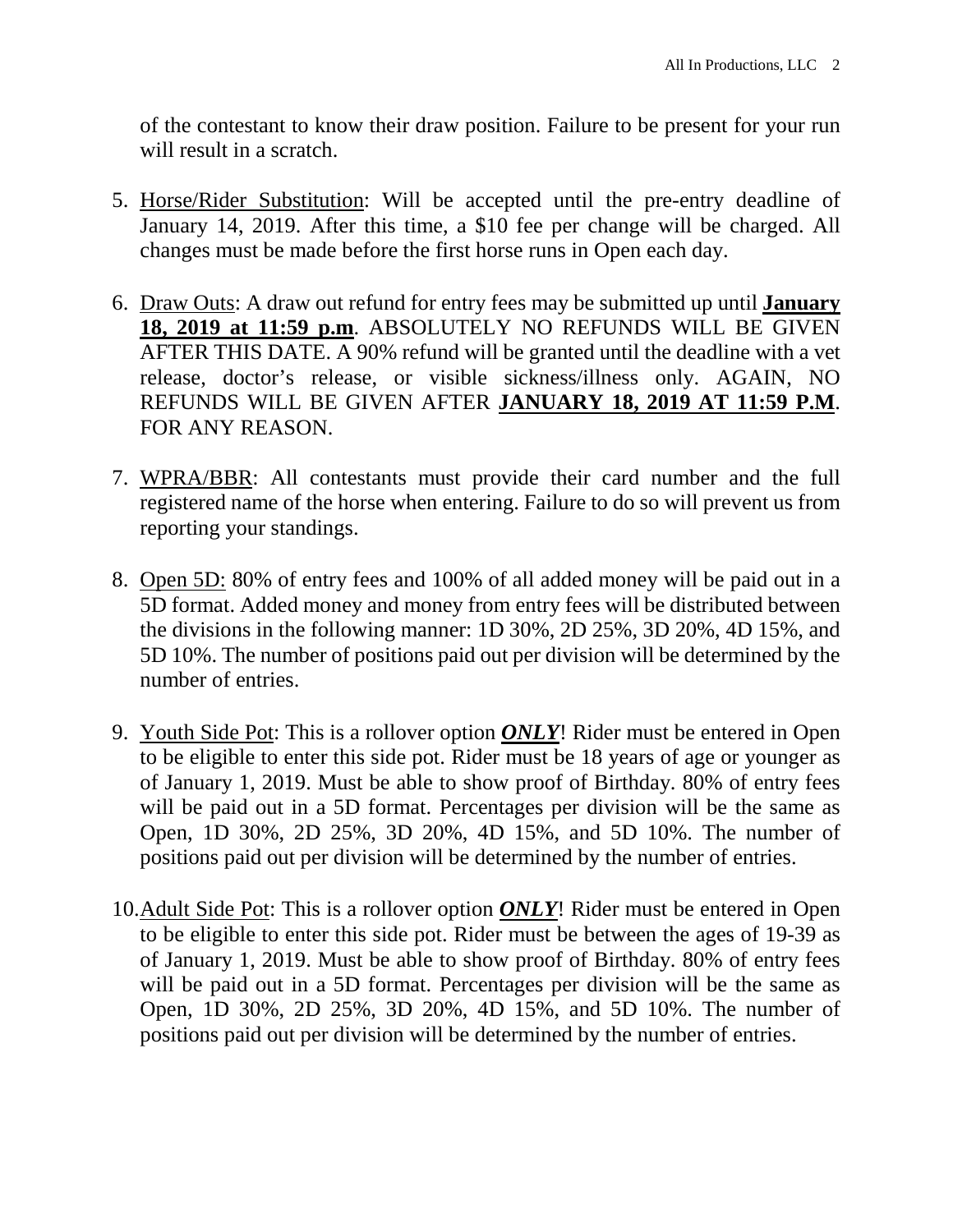- 11.Senior Side Pot: This is a rollover option *ONLY*! Rider must be entered in Open to be eligible to enter this side pot. Rider must be 40 years of age or older as of January 1, 2019. Must be able to show proof of Birthday. 80% of entry fees will be paid out in a 5D format. Percentages per division will be the same as Open, 1D 30%, 2D 25%, 3D 20%, 4D 15%, and 5D 10%. The number of positions paid out per division will be determined by the number of entries.
- 12. Open Race & Side Pot Races will run in a 5D format:

 1D=Fastest time of the race 2D=Fastest time of the race  $+ 0.500$  3D=Fastest time of the race + 1.000 second 4D=Fastest time of the race + 1.500 seconds 5D=Fastest time of the race + 2.000 seconds

- 13. Kiddie/Special Needs Barrels: Rider must be 8 years of age or younger as of January 1, 2019, or require assistance in riding. Each rider will receive a \$2 payout.
- 14. Exhibitions: Timed exhibitions will be available for \$5 per run Friday from 12- 6 p.m. We will be opening entries for the exhibitions on January 21, 2019 on Facebook or via text. 1 minute exhibition timeslots will be sold on a first claimed and paid basis. Exhibition entries will close on January 24, 2019 at 8:00 p.m. Once the deadline has passed, the remaining timeslots will be available for purchase at the show on a first come, first served basis. No refunds for exhibitions will be given. Any exhibition over 60 seconds will incur a \$10 fine paid before the start of the show on Saturday. Please follow us on Facebook for more information regarding exhibitions.

https://www.facebook.com/allinproductionsla/

- 15.Dress Code: All riders are required to wear a cowboy hat or helmet, a long sleeve button down western shirt, jeans, and boots. Failure to do so will result in an automatic disqualification.
- 16. Timer Malfunctions: In the event that the timers fail, a re-run will be awarded before the next 50 big drag with a fresh drag or at the end of the Open that day with a fresh drag. If the barrels are not placed properly on their markers, a re-run will be awarded as well. No penalties will be applied.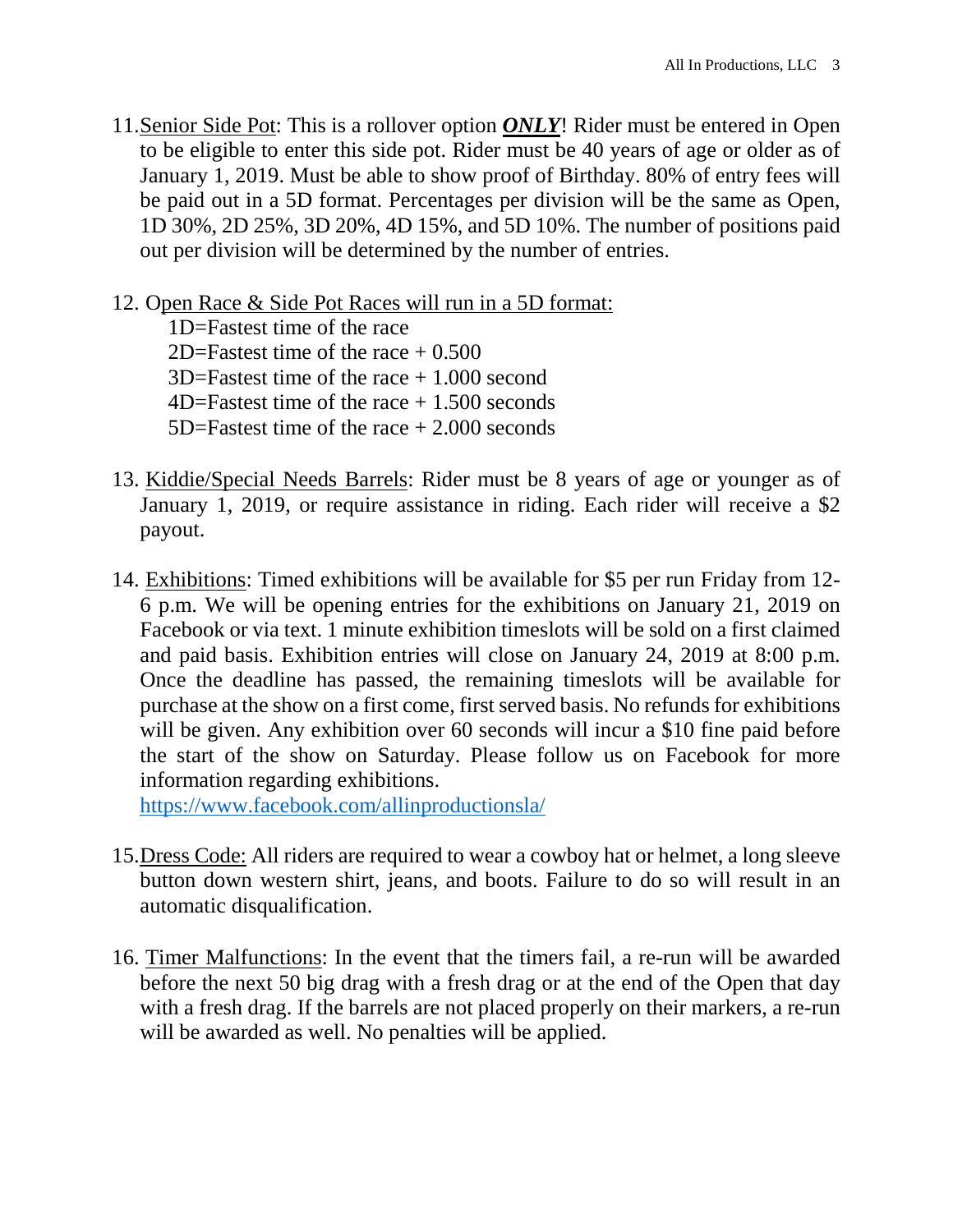- 17. Fines: All fines are to be paid in cash at the desk. Contestants with outstanding fines will not be allowed to compete until all fines have been paid.
- 18. Drags: The Open race will start each day with a fresh drag. There will be a regular drag every 5 runs and a big drag every 50 runs.
- 19. Awards/Money: A contestant does not have to be present to receive awards or pick up money won, but will be required to pay for shipping of the award/check. Money will be paid out in cash at the show, but will be paid in the form of a check if mailing is required. If a contestant has left before collecting awards or money, they may designate someone to collect the awards or money on their behalf, but they are required to sign in your place. You may also make arrangements to pick up awards/money at another event.
- 20. Ties: In the event of a tie for awards, the tie will be broken by the flip of a coin or a run off which will be decided on by the contestants. If the contestant(s) are not present, a member of All In Productions, LLC will stand in their place. If there is a tie in the placings, the money for that place will be divided equally.
- 21. Vendors: There will be no selling of any type of merchandise or service on the facility grounds without a vendor contract.
- 22. Check In: Please make sure to check in upon arrival and take care of any office business you may have. You may check in to your stalls and RV's in the show office. All contestants should confirm their draw position.
- 23. Contestants are responsible for knowing their draw position. If a contestant rides out of turn or runs a horse in the incorrect order, they will be automatically disqualified.
- 24. You will have 3 gate calls to break the plane of the alley way. After the  $2<sup>nd</sup>$  gate call, the announcer will then give you 60 seconds to break the plane of the alley way. If you do not break the plane of the alley way by the end of the 60 seconds, the announcer will call your name one final time and then you will be disqualified.
- 25.A no-time will be given to a contestant for any of the following reasons:
	- a. If a contestant runs out of turn or runs a horse out of turn.
	- b. If the contestant breaks the pattern.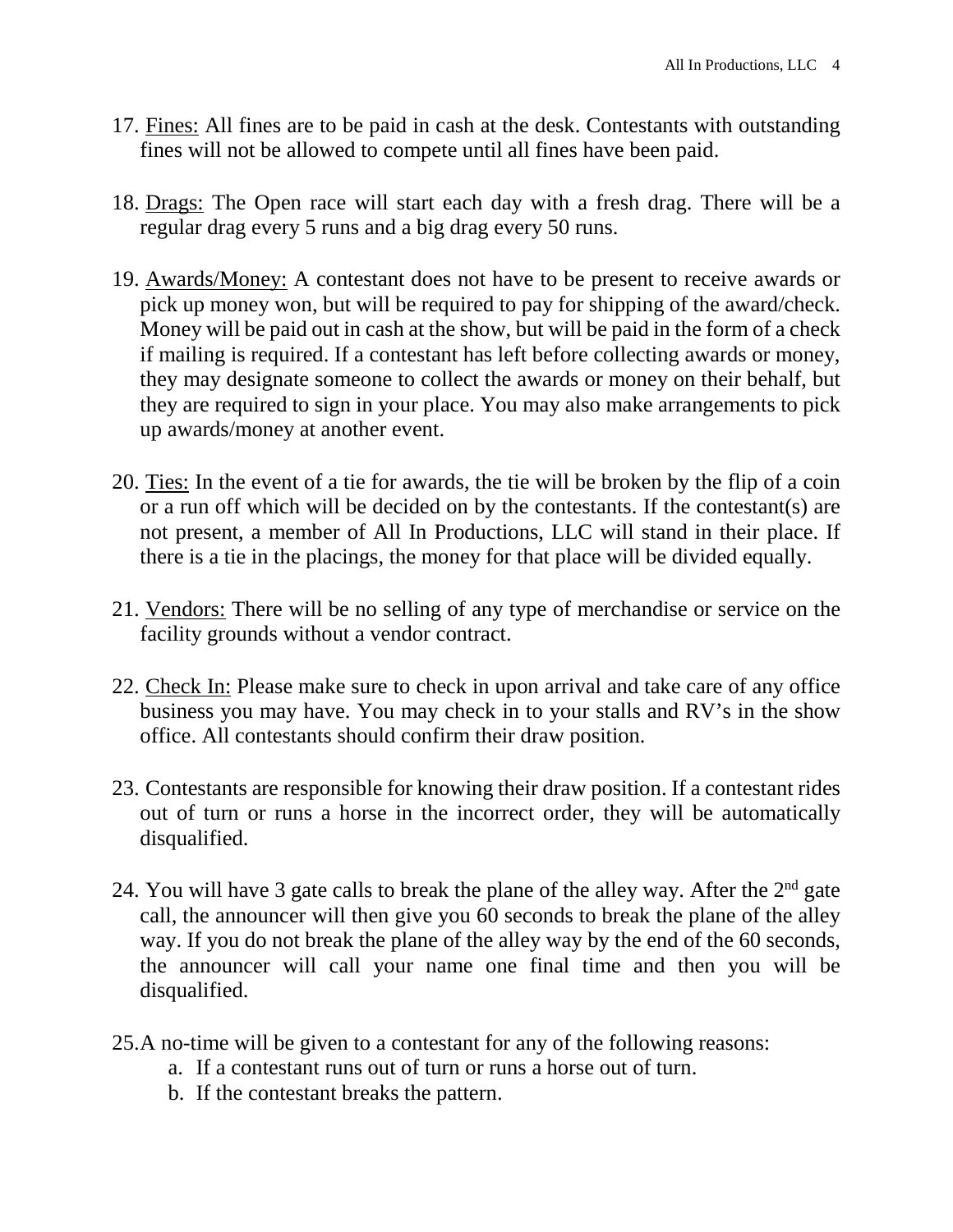- c. If a contestant does not keep forward motion after breaking the plane of the alley.
- d. If the contestant knocks over a barrel.
- e. If the contestant falls off their horse or the horse trips/stumbles/falls (other than "official broadside" to be determined by AIP) in such a manner to break the pattern.
- f. If the contestant is unable to get their horse in the arena by the previous stated time limit.
- g. If the contestant breaks any rules listed in the rule book, it could result in disqualification.
- 26. No circling of barrels or training during a competition run. Once the pattern is broken, the rider may complete the run from where the pattern was broke in a timely fashion or immediately exit the arena. If the announcer or personnel have to ask you to exit the arena for said reasons, you will receive a fine of \$10 paid before your next run.
- 27. Misidentifying a horse/rider in any class will result in an automatic disqualification.
- 28. No re-runs will be given in the event of an equipment malfunction.
- 29. All horses must have a current NEGATIVE coggins test. Be prepared to show your coggins papers upon arrival.
- 30. You must park in the RV spot assigned to you. If you are parked in someone else's spot, you will be asked to move.
- 31.Overnight tie outs are not allowed. Any horse found tied up overnight will be locked in a stall and will not be released until the stall has been paid for.
- 32. All stalls must be paid for per night. If you plan to stay longer than you paid for, you must come pay at the show office. Otherwise the stall will be locked.
- 33. **NO OUTSIDE SHAVINGS ALLOWED.** All shaving must be purchased on site for \$7/bag.
- 34. Dogs **ARE NOT ALLOWED** in any arena or building. Dogs are only allowed in the barn or RV area and **MUST** be on a leash.